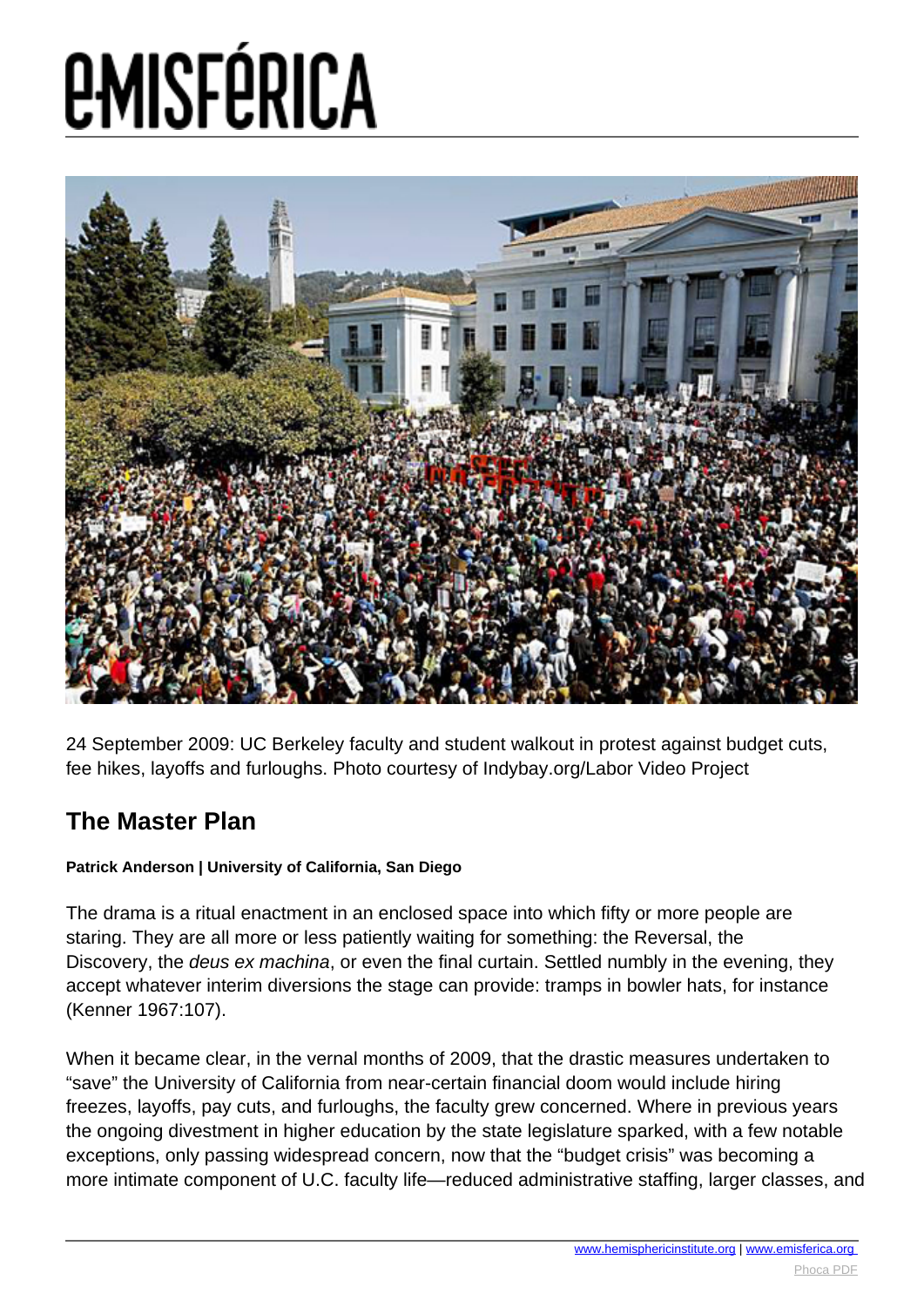(perhaps especially) shrinking paychecks—expressions of panicked alarm began to grow louder, echoing through once-placid conference rooms and corridors like the incessant tolling of a grandfather clock, or an electrocardiogram, or the late-night drip from a faucet that no one can fix. Suddenly the rate of email exchange increased exponentially with missives from colleagues who had heard the latest, direst news; or with forwarded transcripts of interviews with University administrators; or with unnerved calls for solidarity and collective action often lacking a coherent sense of common concerns. The furloughs seemed, from the tone of most texts, the greatest threat to the University's mission "to serve the greater good," a mission that was prototypically evoked as countless colleagues asked, "How can we live comfortably in California if paid 7-10% less than we receive now?"

I do not mean to suggest that concerns over U.C. compensation plans for faculty and (especially) staff are misguided. For years, U.C. faculty members have accepted salaries well below those offered at comparable institutions. More pressingly, U.C. staff—particularly those who perform the most fundamental and essential services, including cooking and cleaning—are especially poorly compensated in take-home wages, and many subsist with salaries below the poverty line. But there is great irony in the pairing of "greater good" ideals and faculty household income, an irony that we might more rigorously track as representative of a neoliberal strategy of social organization that privileges the individual and familial units above all other modes of, on one hand, action , and, on the other, belonging. That irony is deepened by its timing—after eight years of the general campus depressions that characterized the anti-intellectualism of the Bush era, we were suddenly enlivened to evoke what could have been the battle-cry of Bush's particular version of the neoliberal: Leave My Paycheck Alone. One wonders if the outcry from faculty quarters would have been as impassioned as it has if faculty furloughs had never been proposed; one fears that the answer is  $no.^1$ 

As time has passed—and as the crisis has grown increasingly dire—such articulations of alarm have matured beyond the immediate panic over having less disposable income. (Simultaneously and unfortunately, the stark poverty of the U.C.'s lowest-paid workers has been all-but forgotten in pleas to "save the university.") These shifts are due, in no small part, to the formidable demonstrations staged by students on every U.C. campus (those at U.C. Berkeley, U.C. Los Angeles, and U.C. Santa Cruz have received the most media attention; but sit-ins, teach-ins, and walk outs have been organized on each of the ten campuses) and to the many ways in which the energy of contraction has jumped scale (from furloughs to canceled faculty lines and staff positions, to departments under consideration for closure, to entire schools and divisions whose operating budgets have been slashed, to the tragically misguided calls from colleagues at my own U.C. San Diego that whole campuses be shuttered). The panic is no less present now than it was in July; but as time has passed, the focus of various faculty contingencies has concentrated more on the structural problems facing public education and less on the individualized difficulties of "making do" with less income.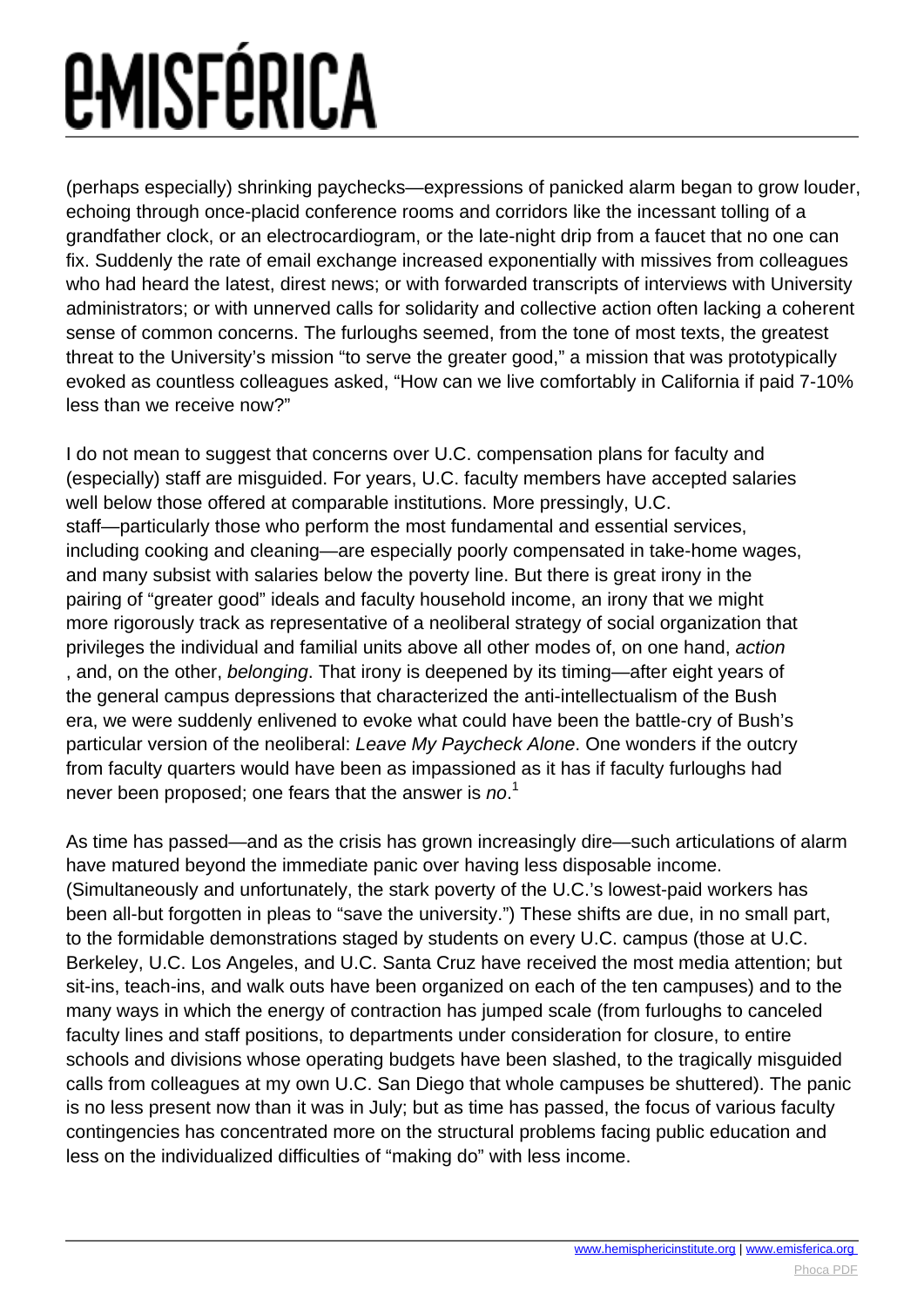I open with this particular gesture in order to suggest that the current trajectories of criticism, focused entirely on university administrators, the Regents, and state legislators—all of whom deserve a skeptical look, by the way—might benefit from a healthy dose of self-regard. That is, at the same time that U.C. faculty groups are organizing to contest the strategies of steady divestment that have landed the U.C., C.S.U., and Community College systems in such dire straits, we might simultaneously attend to our own complicity—or, at worst, active engagement—in detaching our work from the publics—and, for that matter, counterpublics—to which it ought to be attentive. To be clear, this is not a call for purely "applied" research, or for a lethal (particularly for the arts and humanities) calculus of "outcomes" that privileges positivistic results above all else. Nor do I mean to suggest that our teaching and research ought to be directly accountable to the majoritarian politics that would cast aside minoritarian pedagogies and discourses, clearing room for the resurrection of disciplinary canons (and, indeed, stoic "disciplines"). Nor, finally, do I mean to invoke Aristotelian aesthetic ideals in any way, shape, or form. But it does seem to me that the "public" of our higher education is a multi-directional route, requiring not only the fiscal and political support of our legislators, but also our own firm and impassioned investment in the peoples, groups, and communities that call any and all Californias "home."

On 14 September 2009, coincidentally just two weeks into the first month of the above-named U.C. faculty furloughs, Michael Bérubé published an essay in The Chronicle of Higher Education called "What's the Matter with Cultural Studies?" (et al. 2009) Bérubé begins with a provocative question, "What kind of impact has cultural studies had on the (U.S.) university as an institution over the past 20 or 25 years?" and then settles, several paragraphs later, on an equally provocative claim: "Cultural studies hasn't had much of an impact at all" (or, as he later invokes, "you might as well be asking about the carbon footprint of unicorns"). $^2$ For the bulk of the essay, Bérubé traces a distinctly patrilineal genealogy for Cultural Studies, attending exclusively to the philosophical and institutional legacies (beginning with the U.K.'s Birmingham School) of the field and, indeed, suggesting that those "legacies" aren't really legacies at all, but failed promises. He takes particular umbrage at what he sees as a tendency to equate Cultural Studies with the study of popular culture, citing a remark made by Stuart Hall in a recent interview as "speak[ing] for itself": "I really cannot read another cultural-studies analysis of Madonna or The Sopranos."

Bérubé's folly, at this particular moment in the essay, is to imply that popular culture is "merely" a "fun" pursuit, not up to the standards of Cultural (or other) Studies-as-serious-scholarship. But in the interview from which Bérubé cites (unattributed in the Chronicle piece), Hall continues, "Of course we studied those things [at the Birmingham Centre], but always because of how [they] interconnected with wider formations" (Colin 2007:29). Hall's emphasis here—admittedly, perhaps undergirded by a weariness with the disproportionate attention paid to some forms of "popular culture" over and above many others—is on the interconnections of cultural production and political economy. He does not seem to be retrospectively bemoaning the very real turn Cultural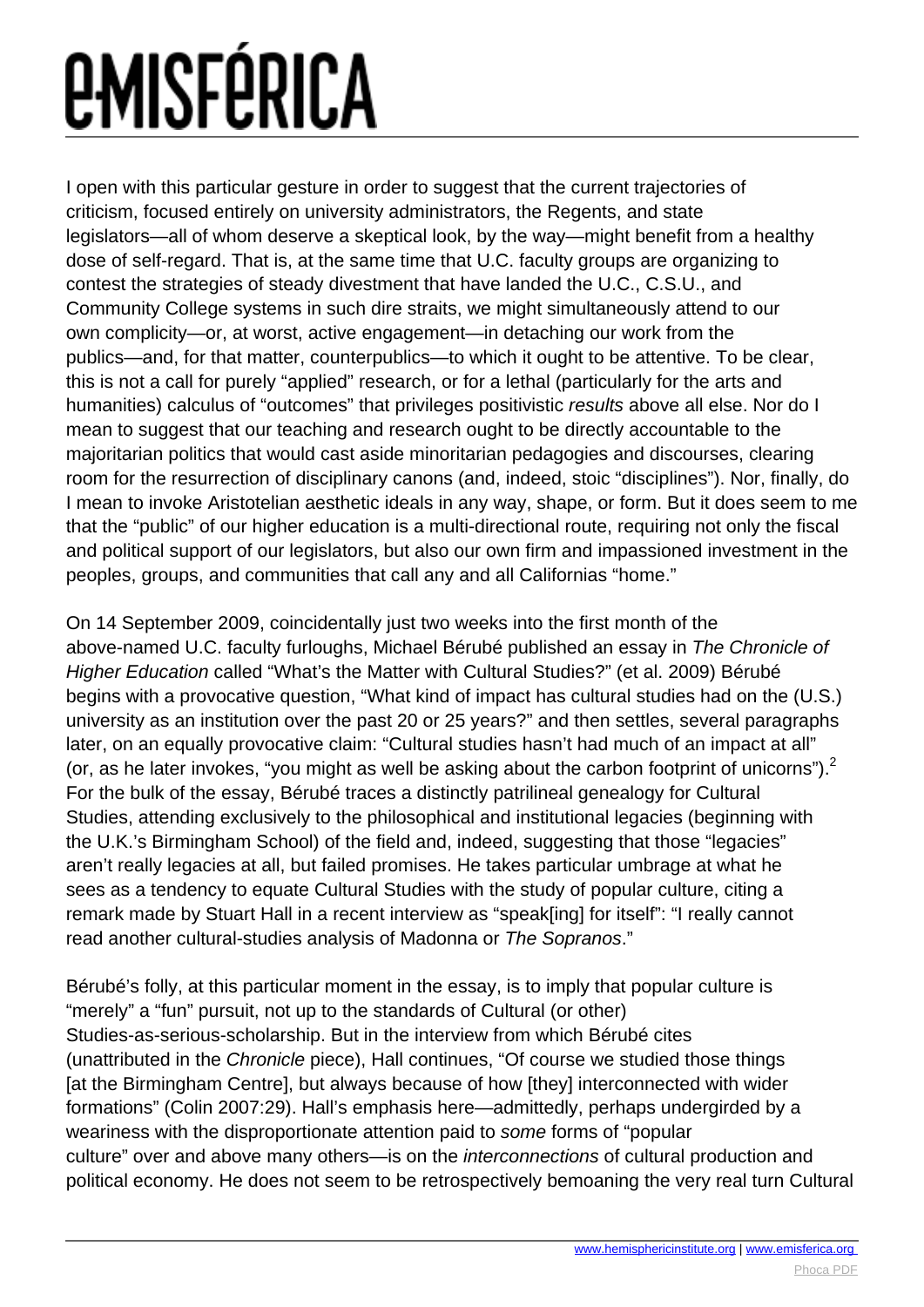## *EMISFÉRICA*

Studies initiated, to attend to the seemingly pedestrian but profoundly significant artifacts of public (and counterpublic) life and lives. (My late mentor, Dwight Conquergood, used to reference such artifacts as "the mountains of Wales," invoking Raymond Williams' autobiographical description of his journeys from his working-class childhood home to Cambridge.) As the students, faculty, and staff of U.C. Davis' Cultural Studies Graduate group wrote in response to Bérubé:

We [...] do not recognize cultural studies as a field characterized by weak treatments of television shows and pop stars. Our field, as we know it, addresses such topics as the "war on terror," nanotechnology, the visual culture of medicine, immigration, and asylum, the corporatization of the university, tourism, the cultural history of food and wine, the science and technology of textiles, environmental racism, psychic formations, transnational media, militarization, memory and genocide, the production of knowledge outside the academy, [and] histories of visual culture (Beauchamp et al. 2009).

My own recitation of Cultural Studies' continuing academic relevance concerns precisely its insistence that what goes by the name of scholarship is profoundly interconnected with, and distinctly responsible for, the political economies of everyday life. In my graduate training, "Cultural Studies" was not a euphemism for "mere popular culture," but praxis: the rigorous and sustained interweaving of scholarly attention and engaged action, particularly with and on behalf of subjects that otherwise existed, for one reason or another, under the radar of traditional scholarly, cultural, and political representation. In this sense, Cultural Studies represents what I would characterize as an eminently ethical field, in the broadest philosophical and most precisely materialist sense of that word. This, indeed, represents the most important overlap in the methods and goals of Cultural Studies and my primary disciplinary home, Performance Studies, one of whose primary interventions has been to embrace and articulate the intimate intersections of scholarly, aesthetic, and activist orientations in the work it generates and claims. Consider, for example, the work of José Esteban Muñoz on queer cabaret and nightclub performances and the communities they build and sustain; or by Shannon Jackson on the economic, cultural, and political work developed by and on behalf of immigrant communities in Chicago's Hull House; or by E. Patrick Johnson on the life histories of Southern U.S. gay black men; or by Anna Deavere Smith on the uprisings in Crown Heights and Los Angeles; or by Dwight Conquergood on imprisonment and the death penalty. Such examples from Performance Studies exemplify not only how those within the academy can (and must, if we are to survive the current crisis) work across university walls, but also how the very notion of "public relevance" can and should be articulated in distinctly non-commercial terms.

To return to the central concern of this brief missive from an embattled public institution of higher education—it is precisely this kind of work, I believe, that attends directly to the "greater good" our universities are expected to serve. Moreover, it is in part our failure to push such articulations to the core of our work within universities that has in part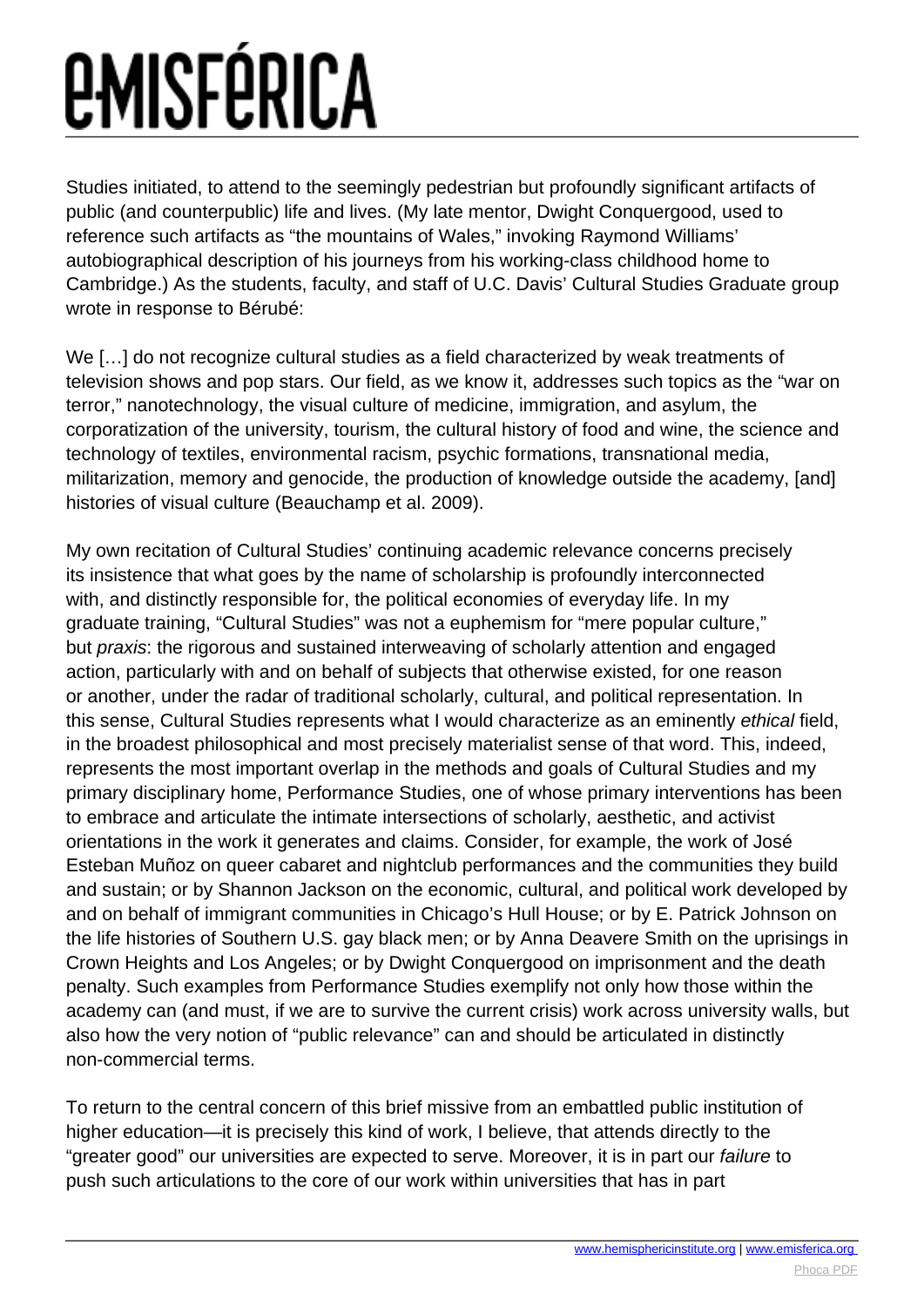resulted in our loss of public support. In other words, the current situation facing the U.C. and so many other public institutions is not so much a "budget crisis" as it is a political crisis for which we faculty share some of the blame. We may very well, and for good reason, question and criticize the decisions made by our administrators and legislators, but we ought equally to ask ourselves to what extent we and our work have effectively served, in our Left Coast case for example, the people of California.

In 1960, the California Masterplan for Higher Education was passed by the state legislature and signed into law. Although the plan has undergone numerous changes during periodic reviews over the past five decades, its central tenants still hold: that the state commits to support the three-tiered structure of public higher education (the Community Colleges, the California State University system, and the University of California system), and that this system will be accessible by all California residents who meet certain qualifying criteria. As then-U.C. President Clark Kerr would later write in his memoir, the plan was essentially a "treaty" between institutions of higher learning and the state, including the following among its long list of provisions:

- Placement for all high school graduates ("and all others equally qualified") at a college or university; the U.C. would admit the top 12.5% of graduates, the C.S.U. would admit the top 33.3% of graduates, and the Community Colleges would admit all others.
- Transfer opportunities between the three systems for qualified students.
- Established Community Colleges "within commuting distance of virtually all residents of the state."
- State-sponsored Scholarships for students with demonstrated need. (Kerr 2001:182 84)

Such provisions boldly represent the structure—one might say, the bones—of California's commitment to publicly accessible higher education. They say nothing of that commitment's musculature, its internal and external relations of interconnectedness, reciprocity, and mutual interdependence—across disciplines, institutions, and municipal as well as county lines.

Contrary to popular citation, then-Governor Pat Brown and Clark Kerr were not the primary heroes of the Masterplan. It was championed by (and, though this designation is largely forgotten, posthumously named for) Dorothy M. Donahoe, an assemblywoman from rural Kern County. Indeed, after Donahoe passed away unexpectedly one night in April 1960, the legislature resolved its ongoing and at times virulent debate over the plan and passed it unanimously the following day (Rarick 2005:152). Donahoe's legacy in the California assembly—she has received very little biographical attention—includes working on behalf of farmers and farmworkers in her home county; advocating for state support for people with disabilities, especially in the form of mental health services; and chairing the educational policy committee that first devised and then shepherded the Masterplan through the legislature. She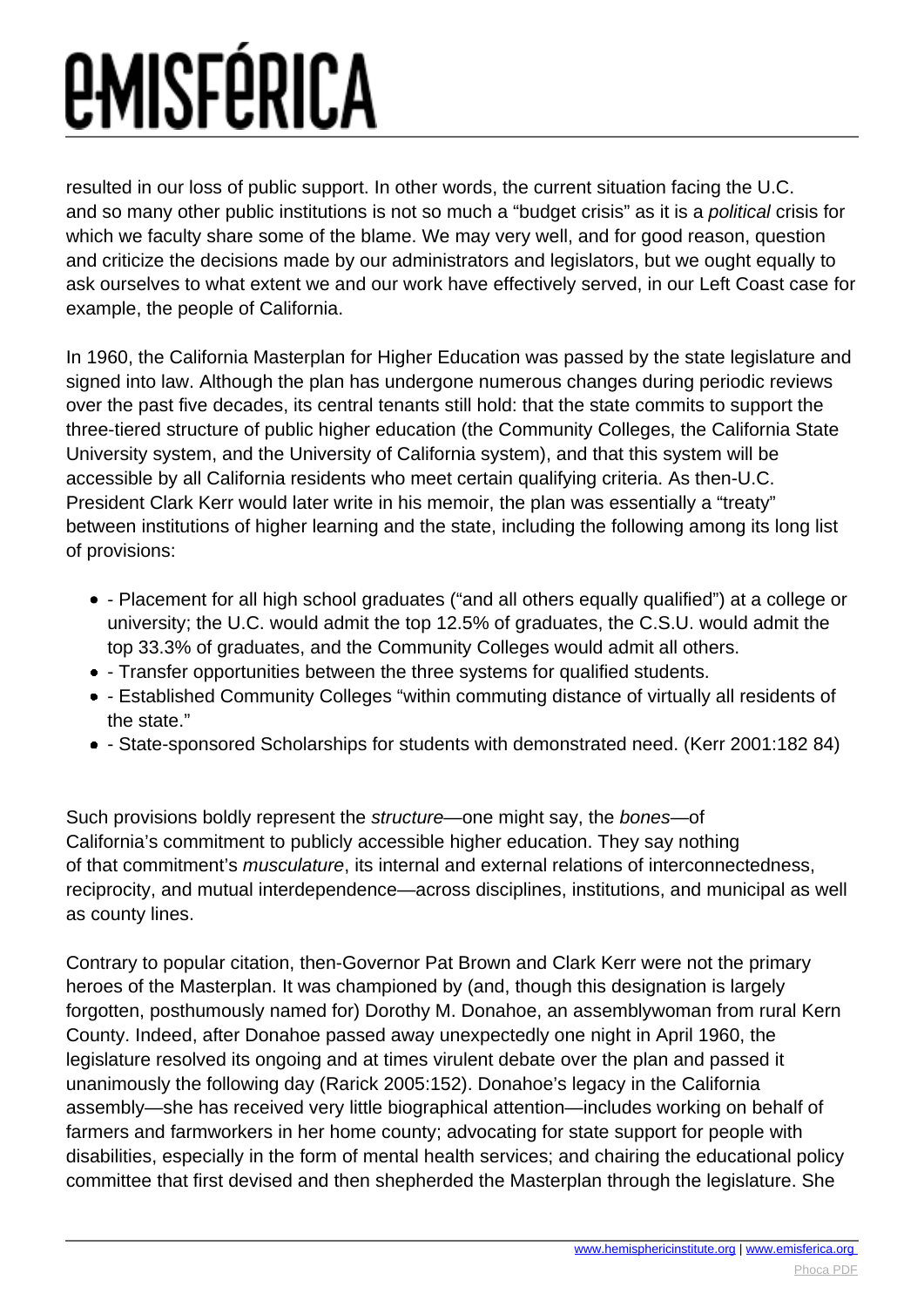was a model, that is, for both the broad, and the institutional ideals of public works. Though her own educational pedigree was capped with a high school diploma, she seemed to exemplify how work within a given institutional context (in her case, state government) could reach beyond itself, traversing and articulating multiple domains of the "public good."

We might take a cue from Dorothy. At the same time that we engage in the profound value of staged demonstrations, we must attend to the ongoing institutional (and inter-institutional) project of serving the public good. At the same that we turn our critical gaze to those whose structural powers have direct consequence upon our professional and private lives, we must remain conscious of the (institutional and otherwise) roles we play in sustaining those structures of power and simultaneously forge new modes not just of "convincing" the public of our value, but also of expanding that value in essential even if unquantifiable ways. Otherwise—as in the epigraph for this note—while we wait for the dramatic reversal, the curtain will come crashing down.

**Patrick Anderson** es profesor asistente en el Departamento de Comunicación de la Universidad de California en San Diego donde es también miembro afiliado de la facultad en Estudios Críticos de Género y Estudios Étnicos. Investiga la intersección de los estudios de performance y los estudios culturales, enfocando particularmente en el papel constitutivo de la violencia, la mortalidad, y el dolor en la producción de la subjetividad política. Con Jisha Menon, Anderson es co-editor de Violence Performed: Local Roots and Global Routes of Conflict (Palgrave-Macmillan) y autor de'So Much Wasted': Hunger, Performance, and the Morbidity of Resistance u(de próxima aparición, Duke University Press), además de numerosos ensayos en revistas y capítulos en antologías. Actualmente, trabaja en un libro sobre enfermedades y remembranza, y sobre una investigación histórica de la interrelación entre arquitectura, oftalmología, y empatía.

**Notes:**

 $1$  I include myself within this aggregated object of criticism.

 $<sup>2</sup>$  Ibid.</sup>